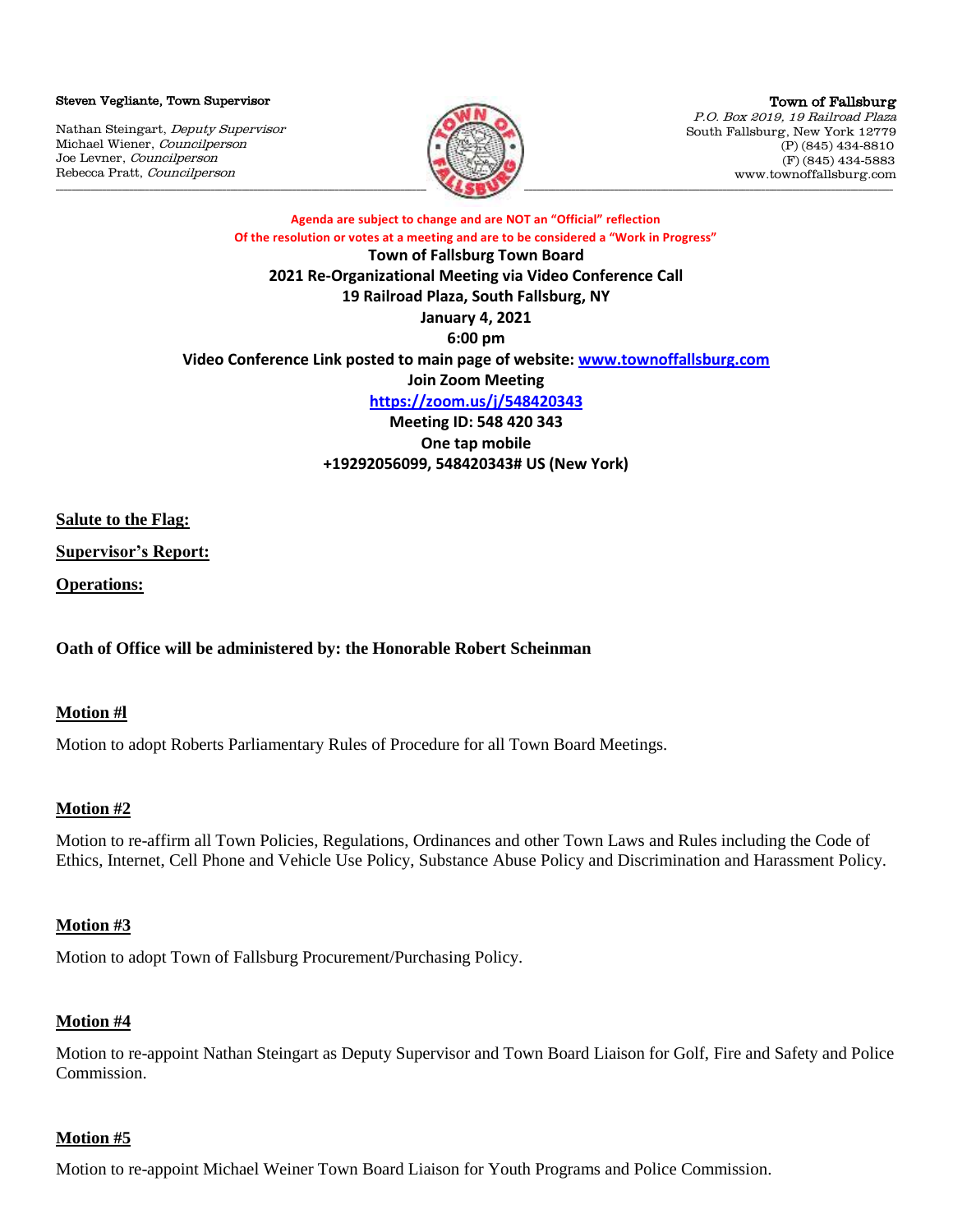Motion to re-appoint Joe Levner Town Board Liaison for Planning & Zoning, Beautification and Police Commission.

# **Motion #7**

Motion to appoint Rebecca Pratt Town Board Liaison for Parks and Recreation and Senior Citizens.

# **Motion #8**

Motion to appoint Jamie Kaminski Town Justice to fill unexpired term to expire 12/31/2021.

### **Motion #9**

Motion to re-appoint Donna Akerley Town Clerk, Registrar of Vital Statistics, Land Tax Collector, F.O.I.L. Officer, and Records Management Officer.

# **Motion #10**

Motion to re-appoint Elizabeth Malave-Santos as Deputy Town Clerk and Deputy Registrar of Vital Statistics.

# **Motion #11**

Motion to re-appoint Jimmi Dewitt of the Sullivan County Correctional Facility as Deputy Town Clerk for the purpose of issuing marriage licenses to inmates. – No Stipend

### **Motion #12**

Motion to appoint Allison Hosking as Deputy Town Clerk – Woodbourne Correctional Facility for the purpose of issuing marriage licenses to inmates. – No Stipend.

# **Motion #13**

Motion to re-appoint Paula Kay as Attorney for the Town.

### **Motion #14**

Motion to re-appoint Bruce Perlmutter as Assistant Attorney for the Town (Special Prosecutor)

### **Motion #15**

Motion to re-appoint Simmie Williams as Chief of Police.

### **Motion #16**

Motion to re-appoint Scott DuBois as Town Comptroller.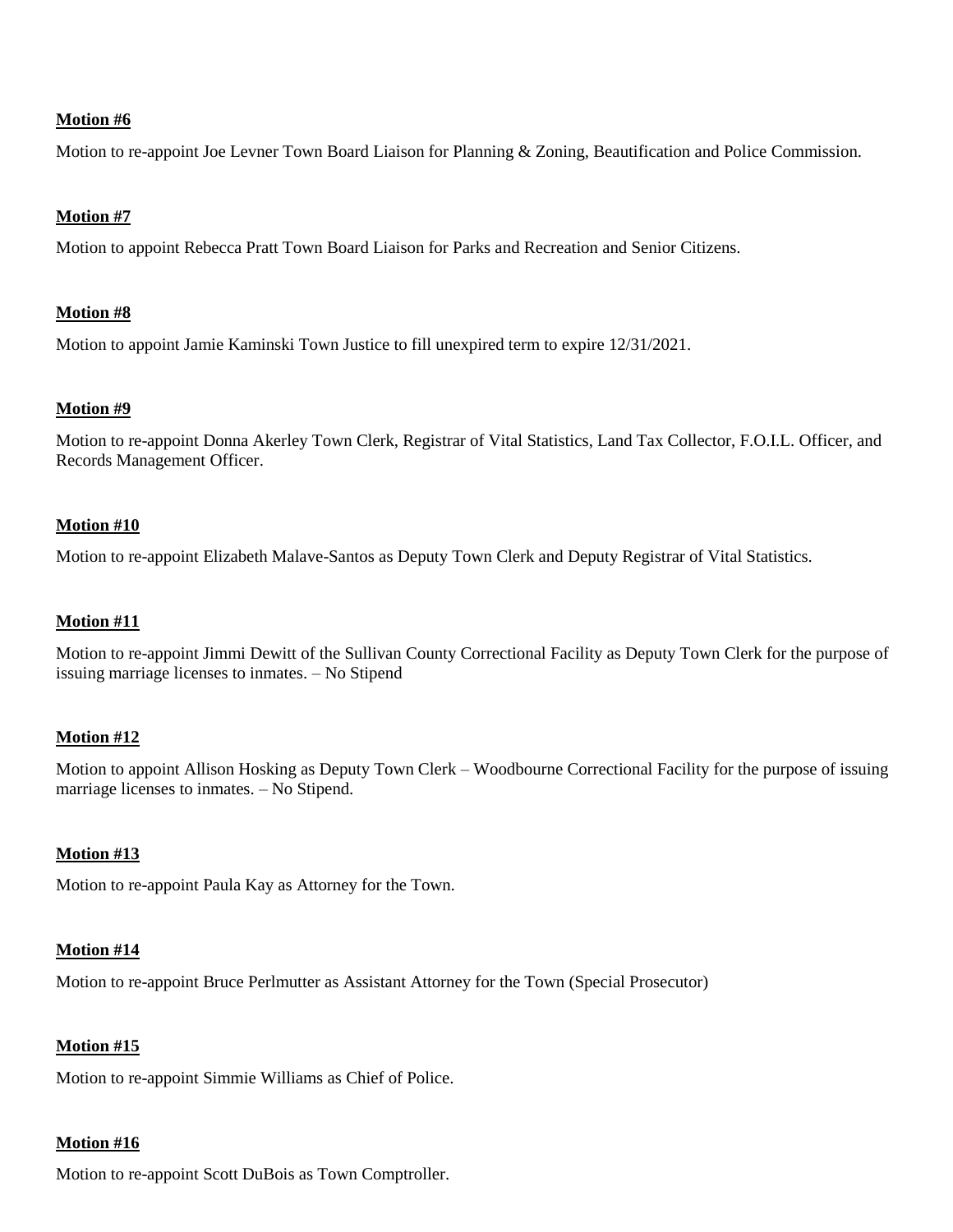Motion to re-appoint Mollie Messenger as Code Enforcement Officer.

### **Motion #18**

Motion to re-appoint Kenneth Ellsworth as Town Engineer.

#### **Motion #19**

Motion to re-appoint Joanne Gerow as Animal Control Officer.

#### **Motion #20**

Motion to re-appoint Tracey Lesczynski as Justice Court Clerk.

#### **Motion #21**

Motion to re-appoint Thalia Vargas as Justice Court Clerk.

#### **Motion #22**

Motion to authorize Town Supervisor Steven Vegliante to sign and execute town policies, contracts and agreements and Deputy Supervisor Steingart when Supervisor is not available.

### **Motion #23**

Motion to authorize Supervisor Steven Vegliante, Deputy Supervisor Nathan Steingart, Comptroller Scott DuBois, Town Clerk Donna Akerley and Deputy Town Clerk Elizabeth Malave-Santos to open competitive bids for purchase, contracts, and other public works matters after such bids are authorized by the Town Board.

### **Motion #24**

Motion to re-appoint Melissa Melko as Confidential Secretary to the Supervisor.

### **Motion #25**

Motion to designate the following banks as depositories of the town funds subject to a letter in which the bank would secure the checking accounts and certificates of deposits.

Catskill Hudson Bank Sterling National Bank First National Bank of Jeffersonville J.P. Morgan Chase M&T Bank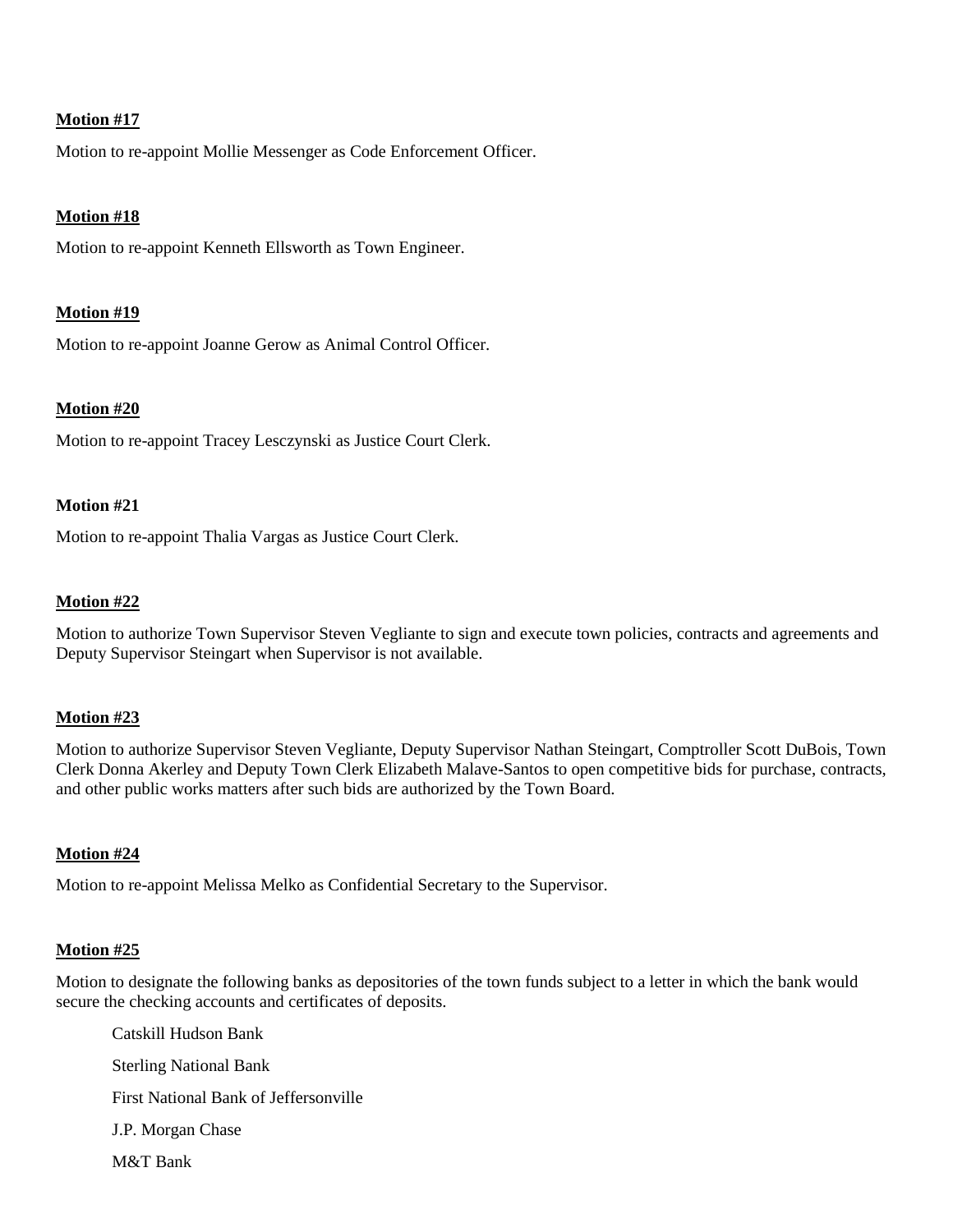Motion to set the bonding limits of Town Officials as to form and sufficiency of surety in the amount of \$100,000.00

### **Motion #27**

Motion to authorize Supervisor Vegliante, Deputy Steingart, and Town Comptroller DuBois as signees for all bank transactions.

### **Motion #28**

Motion to authorize Supervisor Vegliante, Deputy Supervisor Steingart, and Town Comptroller DuBois to continue wire transfers for the Town of Fallsburg Investments.

# **Motion #29**

Motion to designate the following Town of Fallsburg locales as official polling places:

District 1 & 9 – Municipal Hall (Firehouse) Woodridge

District 2 & 8 – Woodbourne Firehouse

District 3 – Loch Sheldrake Firehouse

- District 4 & 7 Senior/Youth Center, South Fallsburg
- District 5 Mountaindale Firehouse
- District 6 Hurleyville Firehouse

### **Motion #30**

Motion to authorizing the reimbursement rate for person using their own vehicles for town business at \$0.45 cents per mile.

### **Motion #31**

Motion to designate the Sullivan County Democrat as the official newspaper of the Town of Fallsburg and the Times Herald Record as an official newspaper when the need for a timely advertisement cannot be satisfied with a bi-weekly newspaper.

# **Motion #32**

Motion to authorize any member of the Town Board, the Town Clerk, the Attorney for the Town, Chairman of the Planning Board, Chairman of the Zoning Board, the Code Enforcement Officer, the Town Engineer, the Town Comptroller, the Chief of Police, and the Public Works Director to attend the Association of Towns meetings in New York City to be held in February, 2021 and that their actual and necessary expenses shall be audited and allowed as a town charge.

### **Motion #33**

Motion to authorize Town Supervisor Vegliante to vote as representing the Town Board of the Town of Fallsburg at the 2021 Association of Towns Meeting.